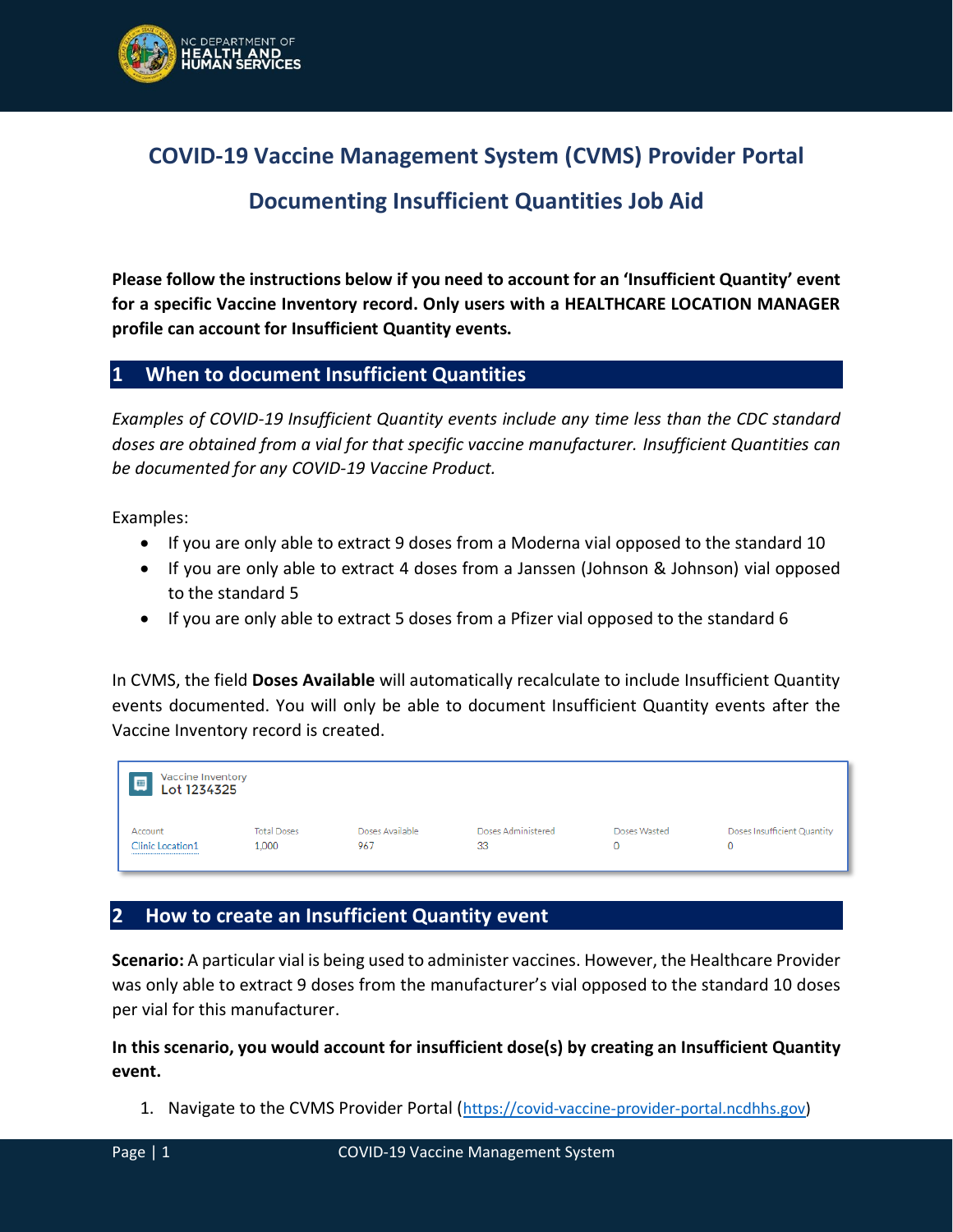

- 2. Connect using your **NCID** username and password
- 3. Navigate to the **VACCINE INVENTORY** tab

|      | <b>ACDHHS</b><br><b>CVMS Provider Portal</b>    |                                                                                                   |                  |                          |  |                             |             |                                                      |                    |                         | ø |
|------|-------------------------------------------------|---------------------------------------------------------------------------------------------------|------------------|--------------------------|--|-----------------------------|-------------|------------------------------------------------------|--------------------|-------------------------|---|
| Home | Recipient                                       | <b>Appointments</b>                                                                               | <b>Locations</b> | <b>Bulk Registration</b> |  | <b>Vaccine Inventory</b>    | More $\sim$ |                                                      |                    |                         |   |
|      | You are currently logged in as Clinic Location1 |                                                                                                   |                  |                          |  |                             |             |                                                      |                    |                         |   |
|      | <b>Switch Locations</b>                         |                                                                                                   |                  |                          |  |                             |             |                                                      |                    |                         |   |
|      | <b>Recipient Check-In</b>                       |                                                                                                   |                  |                          |  | <b>Today's Appointments</b> |             |                                                      |                    |                         |   |
|      |                                                 | You can check in a recipient by entering their appointment confirmation number into the box below |                  |                          |  | TIME                        |             | <b>DETAILS</b>                                       | <b>CASE NUMBER</b> | <b>LOCATION</b>         |   |
|      | <b>Appointment Confirmation Number</b><br>Go    |                                                                                                   |                  |                          |  | Mar 14, 21, 08:00 AM        |             | TesterPerson2 TesterPerson2<br>Dose 1 Scheduled      | 03050121           | <b>Clinic Location1</b> |   |
|      | No Appointment Confirmation Number?             |                                                                                                   |                  |                          |  | Mar 14, 21, 08:30 AM        |             | 2 Person<br>Dose 1 Scheduled                         | 03050113           | <b>Clinic Location1</b> |   |
|      | <b>Search Appointments</b>                      |                                                                                                   |                  |                          |  | Mar 14, 21, 08:30 AM        |             | <b>TesterPerson TesterPerson</b><br>Dose 1 Scheduled | 03050119           | Clinic Location1        |   |
|      |                                                 |                                                                                                   |                  |                          |  |                             |             |                                                      |                    |                         |   |

4. Click **INSUFFICIENT QUANTITY** to initiate the process

| Home | Recipient                                                  | <b>Appointments</b> | Locations | <b>Bulk Registration</b> | <b>Vaccine Inventory</b> | More $\vee$ |       |                              |                         |                          |
|------|------------------------------------------------------------|---------------------|-----------|--------------------------|--------------------------|-------------|-------|------------------------------|-------------------------|--------------------------|
|      |                                                            |                     |           | Scan or type a barcode   |                          | Add         | Waste | <b>Insufficient Quantity</b> | <b>Inbound Transfer</b> | <b>Outbound Transfer</b> |
|      |                                                            |                     |           |                          |                          |             |       |                              |                         |                          |
|      | Vaccine Inventories                                        |                     |           |                          |                          |             |       |                              |                         |                          |
| 四    | All Vaccine Inventories $\blacktriangledown$ $\frac{1}{2}$ |                     |           |                          |                          |             |       |                              |                         |                          |

5. The **VACCINE INSUFFICIENT QUANTITY** screen will appear Find the appropriate vaccine(s) on the list and select the check box next to it

| Home | Recipient                             | <b>Appointments</b><br><b>Locations</b>                                                                                                                                    | <b>Bulk Registration</b> |              | <b>Vaccine Inventory</b> | More $\sim$  |                                 |                 |                 |  |  |  |
|------|---------------------------------------|----------------------------------------------------------------------------------------------------------------------------------------------------------------------------|--------------------------|--------------|--------------------------|--------------|---------------------------------|-----------------|-----------------|--|--|--|
|      |                                       |                                                                                                                                                                            |                          |              |                          |              |                                 |                 | <b>Previous</b> |  |  |  |
|      |                                       |                                                                                                                                                                            |                          |              |                          |              |                                 |                 |                 |  |  |  |
|      | <b>Vaccine Insufficient Quantity</b>  |                                                                                                                                                                            |                          |              |                          |              |                                 |                 |                 |  |  |  |
|      |                                       | Please select the vaccines for which you would like to create an insufficient quantity event. The information will only have to be entered once for all vaccines selected. |                          |              |                          |              |                                 |                 |                 |  |  |  |
|      |                                       |                                                                                                                                                                            |                          |              |                          |              |                                 |                 |                 |  |  |  |
|      | <b>Vaccine Inventory Name</b>         | Product Name<br>$\checkmark$<br>$\checkmark$                                                                                                                               | Account Name             | $\checkmark$ | Status                   | $\checkmark$ | Doses Available<br>$\checkmark$ | Lot             | $\checkmark$    |  |  |  |
|      | Neel Inventory                        | Pfizer-BioNTech (5 doses/vial) (19                                                                                                                                         | Clinic Location1         |              | Available                |              | 2.237                           | 50              |                 |  |  |  |
|      | <b>JJSingleDose</b>                   | Janssen COVID-19 Vaccine                                                                                                                                                   | Clinic Location1         |              | Available                |              | 289                             | Lot3321JJ       |                 |  |  |  |
|      | <b>Tiny Inventory</b>                 | Pfizer-BioNTech (5 doses/vial) (19                                                                                                                                         | Clinic Location1         |              | Available                |              |                                 | 3, 111          |                 |  |  |  |
|      | Delivery 03/05/2021                   | Janssen COVID-19 Vaccine                                                                                                                                                   | Clinic Location1         |              | Available                |              |                                 | 94 4441241      |                 |  |  |  |
|      | Delivery 03/13/2021                   | Moderna (10 MDV) COVID-19 Va                                                                                                                                               | Clinic Location1         |              | Available                |              | 10                              | <b>TEST-798</b> |                 |  |  |  |
|      | <b>Negative Insufficient Quantity</b> | Pfizer-BioNTech (5 doses/vial) (19                                                                                                                                         | Clinic Location1         |              | Available                |              | 13                              | 12345           |                 |  |  |  |
|      | Moderna UAT Dose2                     | Moderna (10 MDV) COVID-19 Va                                                                                                                                               | Clinic Location1         |              | Available                |              | 191                             | Lot332021       |                 |  |  |  |

6. Scroll to the bottom of the list and click **NEXT**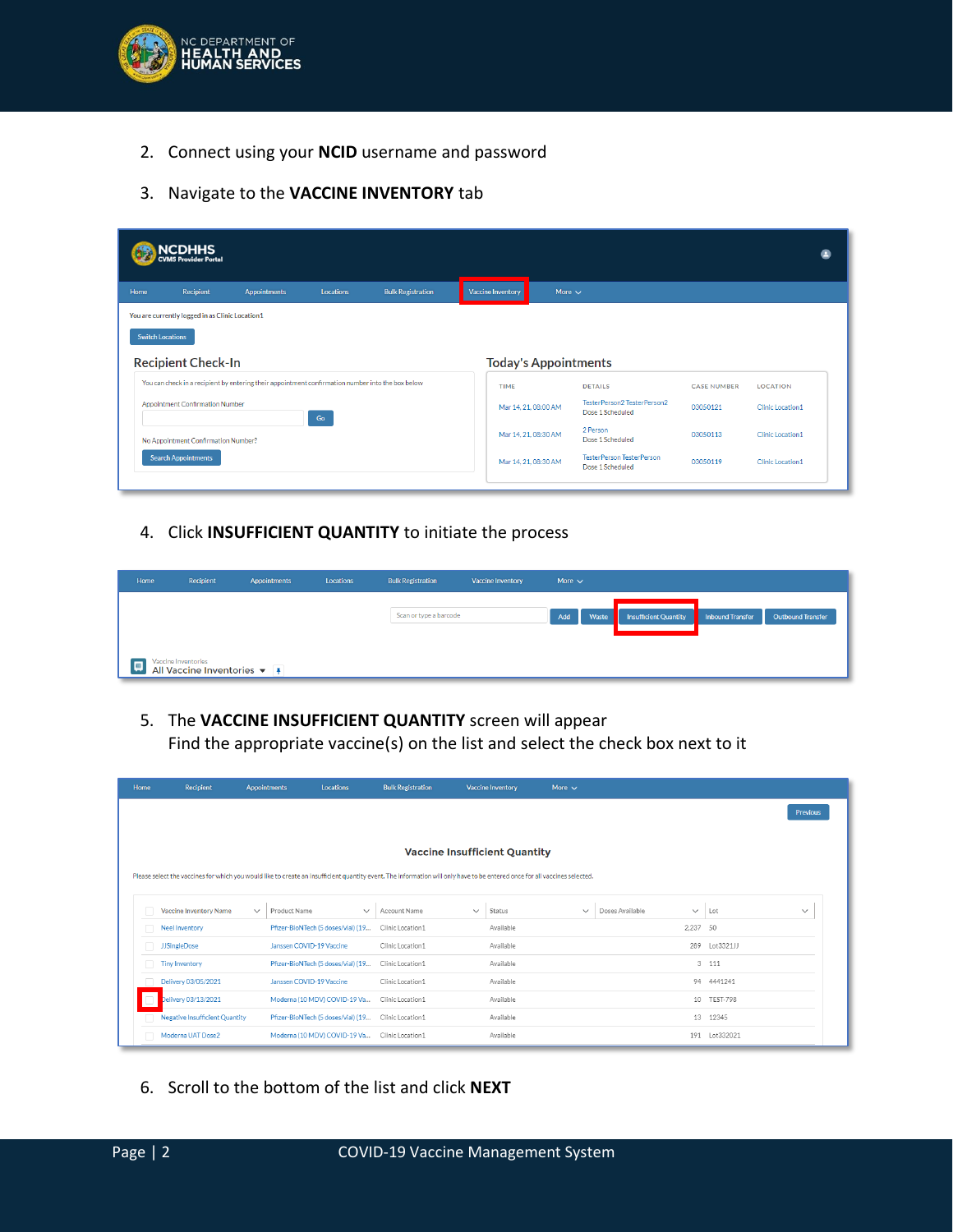

|  | Moderna Delivery 02/09/2021   | Moderna (10 MDV) COVID-19 Va       | Clinic ABC Loc 1 | Available | 198 Lot2021    |             |
|--|-------------------------------|------------------------------------|------------------|-----------|----------------|-------------|
|  | Delivery 02/02/2021           | TestVaccine1                       | Clinic ABC Loc 1 | Available | 1,099 test     |             |
|  | Grace Moderna Inventory       | Pfizer-BioNTech (5 doses/vial) (19 | Clinic ABC Loc 1 | Available | 35<br>990      |             |
|  | SomTestInventoryUAT3-2        | TestVaccine2                       | Clinic ABC Loc 1 | Available | 80<br>63241645 |             |
|  | Delivery 01/26/2021           | Pfizer-BioNTech (5 doses/vial) (19 | Clinic ABC Loc 1 | Available | 4 11101        |             |
|  | Test0125-Delivery 01/25/2021  | Moderna (10 MDV) COVID-19 Va       | Clinic ABC Loc 1 | Available | 997 L-88       |             |
|  | Delivery 01/27/2021           | TestVaccine1                       | Clinic ABC Loc 1 | Available | 3252342<br>17  |             |
|  | <b>Grace Pfizer Inventory</b> | Pfizer-BioNTech (5 doses/vial) (19 | Clinic ABC Loc 1 | Available | 909<br>133     |             |
|  | Expiration 1/13/2021 8:30     | Pfizer-BioNTech (5 doses/vial) (19 | Clinic ABC Loc 1 | Available | 77<br>100      |             |
|  |                               |                                    |                  |           |                | <b>Next</b> |

- 7. Fill in the required fields:
	- Event Date
	- Doses Insufficient Quantity
	- Select the appropriate reason from the drop-down

|                                                                                                                                                           | Previous                 |
|-----------------------------------------------------------------------------------------------------------------------------------------------------------|--------------------------|
|                                                                                                                                                           |                          |
| <b>Vaccine Insufficient Quantity</b>                                                                                                                      |                          |
| * Insufficient Quantity Date                                                                                                                              |                          |
| Mar 18, 2021                                                                                                                                              | 茴                        |
| * Doses Insufficient Quantity                                                                                                                             |                          |
|                                                                                                                                                           |                          |
| * Reason for Insufficient Quantity                                                                                                                        |                          |
| None<br><b>None</b>                                                                                                                                       | $\overline{\phantom{a}}$ |
| Moderna (9 doses obtained from vial, expected 10)<br>Pfizer (4 doses obtained from vial, expected 5)                                                      |                          |
| Pfizer (5 doses obtained from vial, expected 6)<br>Janssen (9 doses obtained from vial, expected 10)<br>Moderna (8 doses obtained from vial, expected 10) |                          |
| Other                                                                                                                                                     |                          |